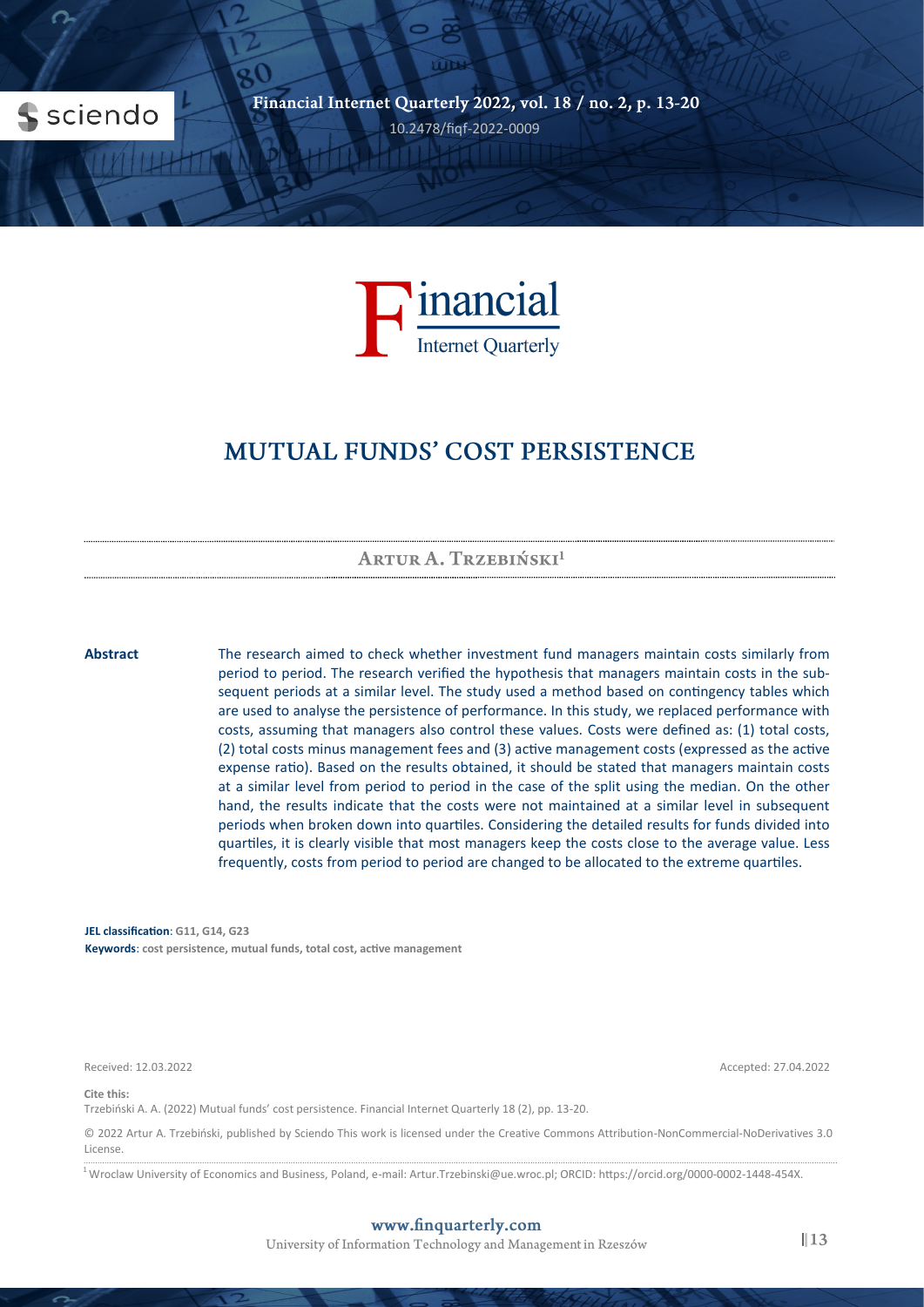### **INTRODUCTION**

The most important attribute of mutual funds is performance. This measure shows the relation between the rate of return and risk. What is more, transaction costs and management fees in the performance can be found. It means that costs can have some relations with the mutual funds' final results. However, most mutual fund studies are devoted to performance, attributes of mutual funds and their impact on performance, and assessment of managers' skills.

It can be assumed that the major objective of mutual funds is to achieve high performance and to maintain it from period to period. There are two ways to do that. Firstly, managers can maintain performance by their micro- and macroforecasting skills. Secondly, managers can change the costs.

In this paper, we pay attention to mutual fund costs from the managers' perspective. We examine whether investment fund managers maintain costs similarly from period to period or if they change their level. Therefore, we adopt Brown and Goetzman's (1995) and Malkiel's (1995) framework in order to analyse cost persistence. The study is based on contingency tables, which are usually used to analyse the persistence of performance. We replace performance with costs, assuming that managers also control these values. The hypothesis that managers maintain costs in subsequent periods at a similar level is verified. The second objective of the study is to determine which kind of costs should be used to assess cost persistence. That is why costs are defined as: (1) total costs, (2) total costs minus management fees and (3) active management costs (expressed as the active expense ratio). Total costs are chosen because of their construction. They consist of administrative cost, custody and legal fees, distribution fees, management fees, etc. Total costs minus management fees are selected to determine whether non-management fees are maintained at the same level from period to period (management fees are fixed). Active management costs, defined as the active expense ratio, are selected to examine whether active management has an impact on cost persistence.

This study's most important finding is that most managers keep the costs close to the average value. There are two groups of mutual funds. One of them is a group which keeps extremely high costs from period to period. The second one maintains extremely low costs. Most mutual funds choose an average level of

The rest of the paper is organised as follows. Section 2 presents a literature review. Section 3 describes the data and methodology framework. The obtained results are presented in Section 4. Finally, Section 5 concludes the paper.

## **LITERATURE REVIEW**

A great number of empirical studies are connected with performance and persistence of performance (see Vidal-García et al., 2016; Miguel & Chen, 2021). Chen et al. (2010) and Ferreira et al. (2012) discovered a positive mutual fund performance persistence. Whether persistence of performance exists or not, the most important thing is the kind of measure which was used. The most frequent group of methodologies covers the use of contingency tables (Elyasiani & Jia, 2011, Matallín-Sáez et al., 2016; Deb, 2019; Galloppo, 2021). Not so frequently used are cross-sectional regressions (Hermann & Scholz, 2013, Galloppo, 2021). The major disadvantage of this method is embracing some factors such as age, turnover and fee in the same equation.

Fewer studies are related to relation between performance and fees (Gil-Bazo & Ruiz-Verdú, 2009; Díaz-Mendoza, López-Espinosa & Martínez, 2014; Corzo Santamaría, Martinez de Ibarreta & Rodriguez Calvo, 2018; Fraś, 2018; Cooper, Halling & Yang, 2021; Sheng, Simutin & Zhang, 2021). The studies on the relation between performance and fees revealed a negative relation between the expense ratio and the future performance. However, attention is paid to managerial skills and fund characteristics. A slightly different approach was presented by Cooper et al. (2021). They used cross -sectional regressions and a wide range of mutual fund characteristics to consider and emphasise the investor's perspective. In the end, they supported the well-established negative relation between performance and fees.

In the literature there is a lack of studies on cost persistence. Taking the results of the literature review into consideration, it should be stated that this research is an attempt to provide some information about persistent cost into mutual funds analysis.

#### DATA AND METHODOLOGY

We analyse the cost persistence of 36 Polish universal equity mutual funds for 2017–2020. We use semimanual data which covers the frequency of published financial statements by Polish mutual funds.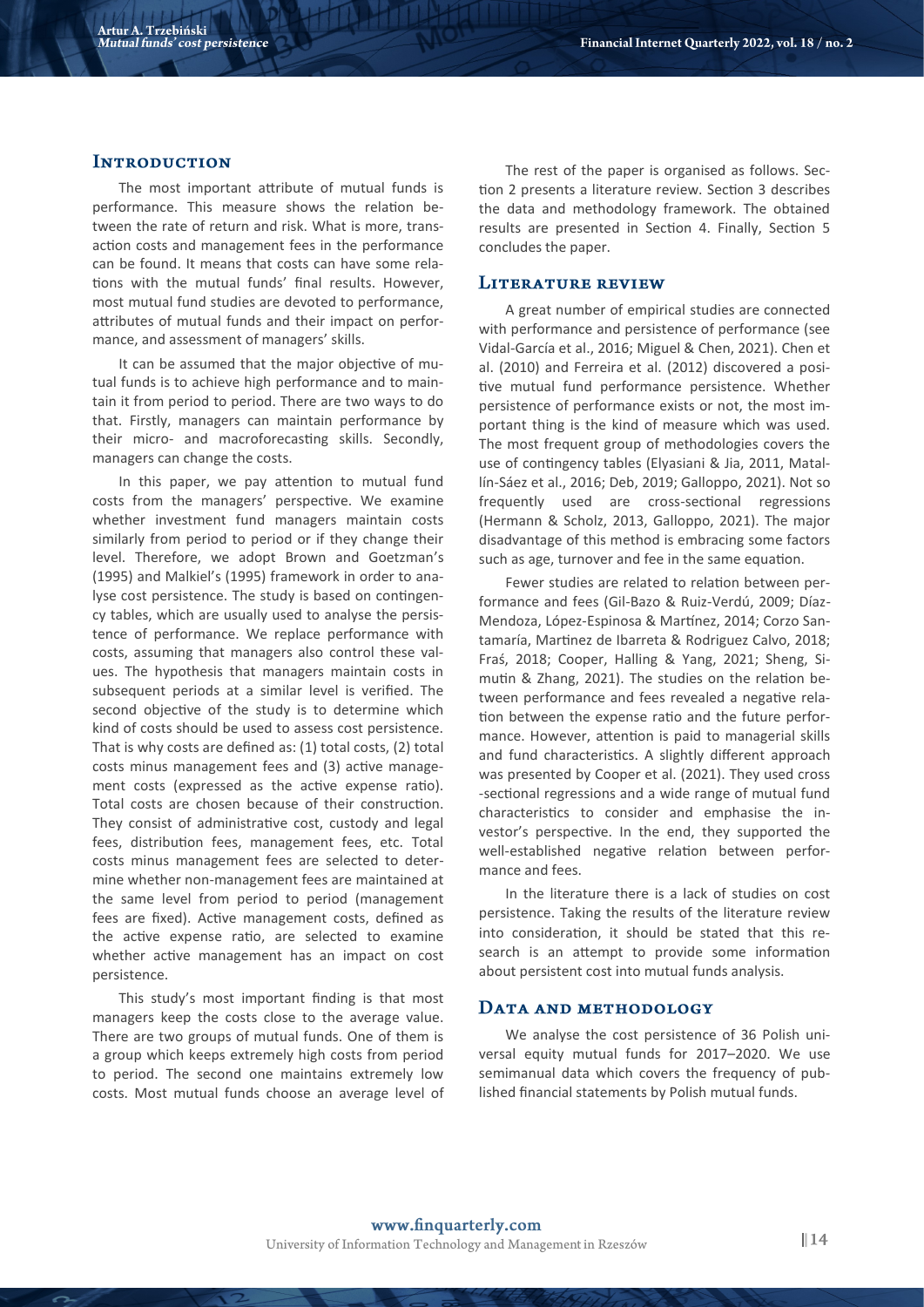| Year      | Mean $(\%)$ | Median (%) | <b>Standard deviation</b> | <b>Skewness</b> | <b>Kurtosis</b> |
|-----------|-------------|------------|---------------------------|-----------------|-----------------|
| 1H 2017   | 3.69        | 3.83       | 0.014                     | $-0.085$        | $-2.007$        |
| 2H 2017   | 3.73        | 4.01       | 0.014                     | $-0.864$        | $-1.616$        |
| 1H 2018   | 3.69        | 3.82       | 0.021                     | 2.725           | 10.575          |
| 2H 2018   | 3.74        | 4.08       | 0.015                     | $-0.035$        | $-0.053$        |
| 1H 2019   | 3.53        | 3.58       | 0.017                     | 1.337           | 2.570           |
| 2H 2019   | 3.50        | 3.58       | 0.015                     | 1.302           | 4.125           |
| 1H 2020   | 3.23        | 3.15       | 0.017                     | 1.826           | 3.312           |
| 2H 2020   | 3.31        | 3.14       | 0.019                     | 2.824           | 9.329           |
| 2017-2020 | 3.55        | 3.59       | 0.017                     | 1.584           | 5.144           |

#### **Table 1: Descriptive statistics of the research sample (total costs only)**

*Source: Own calculation.*

In general, the costs are defined as total costs and total costs minus management fees (see equation 1). We also use active management costs, expressed as the active expense ratio, which is a measure of the cost of active fund management. Active management costs expressed as the active expense ratio are calculated according to the formula:

$$
C_A = C_i + R(C_i - C_B) / \sqrt{1 - R^2}
$$
 (1)

Where  $CA =$  the active expensive ratio,  $Ci =$  the expense ratio for the mutual fund, R and R2 = correlation coefficient between a fund and a benchmark, CB = the expense ratio for the passive management fund.

There is no strong correlation between different kinds of costs. The Spearman's correlation coefficient between total costs and total cost minus management fees equals 0,37. The relation between total costs and active expense ratio – 0,40. The relation between total costs minus management fees – 0,12.

Following Brown and Goetzmann (1995) we use a nonparametric methodology based on contingency tables (see equation 2). The basis of a contingency table is a division of mutual funds into winners and losers. If a mutual fund's costs are under or equal to a definite level in the current year the mutual fund is identified as a winner. If not, the mutual fund is called a loser. The same parameter is used to identify a mutual fund as a winner or loser in the next period. Funds with the lowest costs in two consecutive years are described as winner-winner (WW). Funds with the highest costs are called loser-loser (LL). In the case where a mutual fund is a winner (or a loser) in period t-1 and a loser (or a winner) in period t, it is described as winner-loser (WL) (loser-winner; LW).

The next step is to calculate the cross-product ratio. CPR compares the odds ratio of the number of repeat mutual funds to the number of those that do not repeat:

$$
CPR = WWxLL / WLxLW
$$
 (2)

The null hypothesis is that CPR is equal to 1. It means the cost in period t-1 is unrelated to the cost in period t. CPR above 1 correspondent to a rejection of the null hypothesis in favour of the alternative hypothesis – the cost in period t-1 is related to cost in period t.

Additionally, we use Malkiel's (1995) Z-test for repeat winners (ZM-test equation 3). We extend this test to repeat losers. We check whether managers keep the costs low (winners) as well. We examine whether they keep the costs at a high level (losers). Therefore, the ZM-test was calculated as follows:

$$
Z_M = Y - np / \sqrt{np(1-p)}
$$
 (3)

Where  $Y =$  the number of persistently winning (losing) funds,  $n =$  the number of winner–winner and winner–loser (loser–loser and loser–winner), P = the probability that the winning (losing) fund continues to be such in the next period.

The robustness of CPR is checked by using two tests. The first one, Z-test:

$$
Z = \ln \text{CPR} / \sqrt{(1/WW + 1/WL + 1/LW + 1/LL)} \tag{4}
$$

The second one,  $X^2$  statistic:

$$
X^{2} = \frac{(WW - N/4)^{2} + (WL - N4)^{2} + (LW - N/4)^{2} + (LL - N/4)^{2}}{\frac{N}{4}}
$$
\n(5)  
\nwhere  $N = WW + WL + LW + LL$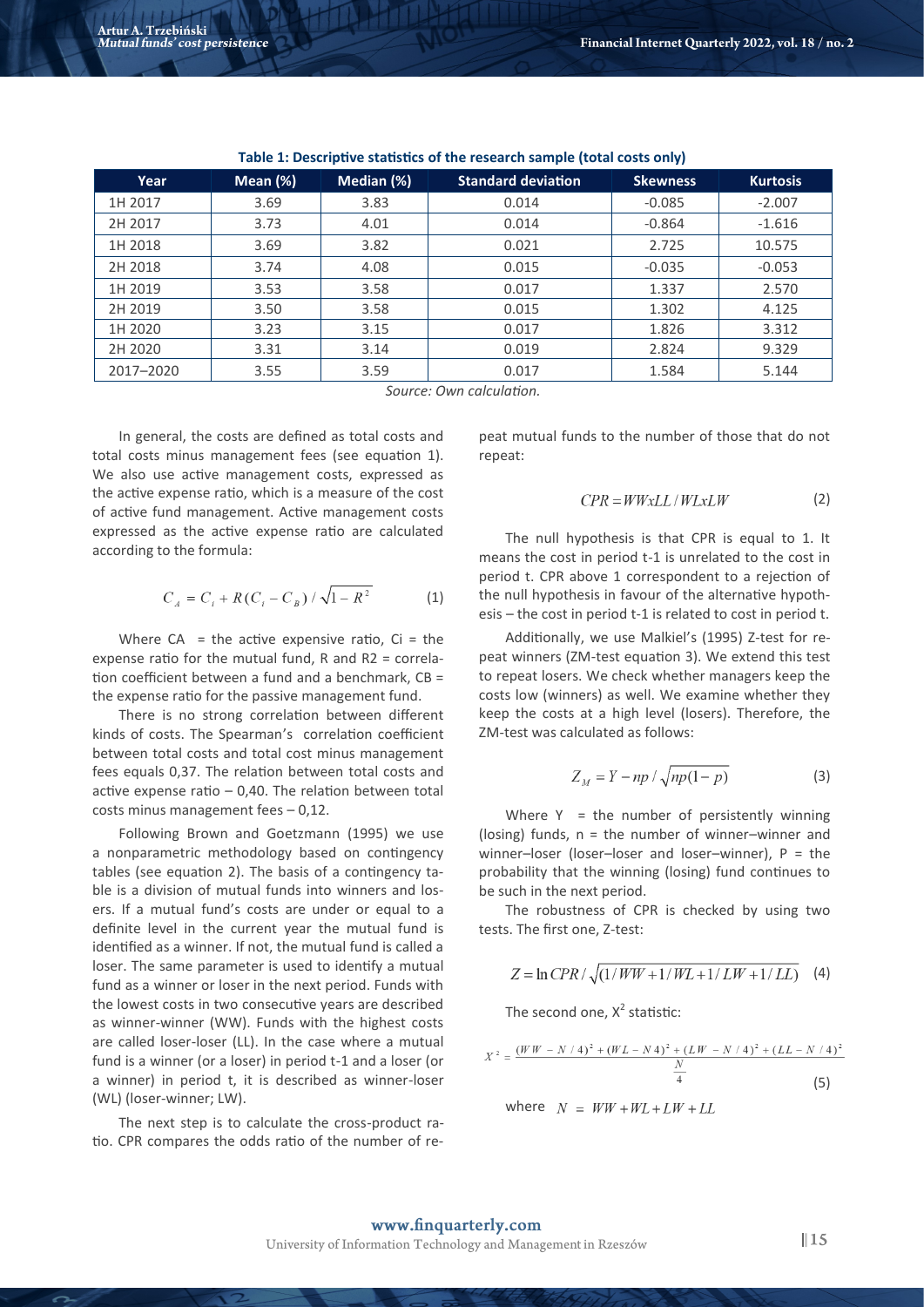For Z-test,  $X^2$  and ZM-test the null hypothesis sounds the same – there is no keeping the costs at the same level in two following periods.

Additionally, we use descriptive statistics (skewness, kurtosis, the quartile coefficient of dispersion and the coefficient of variation) to check the structure of the data and find possible explanations of the obtained results from the previous analyses.

# **COST PERFORMANCE CPR**

Following Brown and Goetzmann (1995) we use a nonparametric methodology based on contingency tables (see equation 3). The results of using this method do not give an ambiguous outcome. It can be stated that the cost persistence can be observed for all kind of costs divided by median (Table 2). It means that managers have been keeping costs at the same level from period to period. The differences in the number of winner-winner and loser-loser are similar for total costs and active expense ratio. The bigger difference between numbers of winner–winner and loser–loser is for total cost minus management fees. It is very important to note that the number of winner-winner is higher than the number of loser-loser are similar for total costs and active expense ratio. The bigger difference between numbers of winner–winner and loser–loser is for total cost minus management fees. It is very important to note that the number of winner-winner is higher than the number of loser-loser. In this case, it means that there are more funds with low costs than those with high costs. Moreover, managers of mutual funds rarely decide to rapidly change the amount of costs. This is evidenced by the small number of cases of winner–loser and loser–winner.

It should be stated that the outcomes are predictable. In this case, there are only two possible solutions. Managers of mutual funds can reduce or increase costs and maintain it around the average of the competing funds.

| <b>Total costs</b>                           |                                     |               |                |                |            |              |                  |  |  |  |
|----------------------------------------------|-------------------------------------|---------------|----------------|----------------|------------|--------------|------------------|--|--|--|
| Year                                         | <b>WW</b>                           | $\mathbf{u}$  | <b>WL</b>      | <b>LW</b>      | <b>CPR</b> | $\mathbf{Z}$ | Chi <sup>2</sup> |  |  |  |
| 2H 2017                                      | 14                                  | 13            | 3              | 3              | $20.22***$ | 3.33         | 13.35            |  |  |  |
| 1H 2018                                      | 15                                  | 14            | 3              | $\overline{2}$ | 35.00 ***  | 3.61         | 17.00            |  |  |  |
| 2H 2018                                      | 16                                  | 15            | $\overline{2}$ | $\overline{2}$ | 60.00***   | 3.85         | 20.82            |  |  |  |
| 1H 2019                                      | 14                                  | 13            | $\overline{4}$ | $\overline{4}$ | $11.38***$ | 3.02         | 10.30            |  |  |  |
| 2H 2019                                      | 16                                  | 15            | $\overline{2}$ | $\overline{2}$ | 60.00***   | 3.85         | 20.82            |  |  |  |
| 1H 2020                                      | 15                                  | 14            | 3              | $\overline{3}$ | 23.33***   | 3.51         | 15.10            |  |  |  |
| 2H 2020                                      | 16                                  | 14            | 3              | $\overline{2}$ | 37.33 ***  | 3.68         | 17.88            |  |  |  |
|                                              | <b>Total costs - management fee</b> |               |                |                |            |              |                  |  |  |  |
| Year                                         | <b>WW</b>                           | ${\sf LL}$    | <b>WL</b>      | LW             | <b>CPR</b> | $\mathbf{Z}$ | Chi <sup>2</sup> |  |  |  |
| 2H 2017                                      | 14                                  | 12            | 5              | 4              | $8.40***$  | 2.74         | 8.24             |  |  |  |
| 1H 2018                                      | 13                                  | 11            | 5              | 6              | $4.77**$   | 2.14         | 4.80             |  |  |  |
| 2H 2018                                      | 15                                  | 14            | 3              | 3              | 23.33***   | 3.51         | 15.10            |  |  |  |
| 1H 2019                                      | 16                                  | 12            | 5              | $\overline{2}$ | $19.20***$ | 3.21         | 12.89            |  |  |  |
| 2H 2019                                      | 16                                  | 12            | $\overline{2}$ | 5              | 19.20***   | 3.21         | 12.89            |  |  |  |
| 1H 2020                                      | 17                                  | 13            | $\overline{4}$ | $\mathbf{1}$   | 55.25***   | 3.41         | 18.32            |  |  |  |
| 2H 2020                                      | 15                                  | $11\,$        | 3              | 6              | $9.17***$  | 2.73         | 8.41             |  |  |  |
| The cost defined as the active expense ratio |                                     |               |                |                |            |              |                  |  |  |  |
| Year                                         | <b>WW</b>                           | $\mathfrak u$ | <b>WL</b>      | <b>LW</b>      | <b>CPR</b> | $\mathbf{Z}$ | Chi <sup>2</sup> |  |  |  |
| 2H 2017                                      | 15                                  | 14            | $\overline{2}$ | $\overline{2}$ | $52.50***$ | 3.71         | 18.93            |  |  |  |
| 1H 2018                                      | 14                                  | 13            | $\overline{4}$ | 3              | $15.17***$ | 3.18         | 11.81            |  |  |  |

#### **Table 2: Tests of persistence of costs divided by median**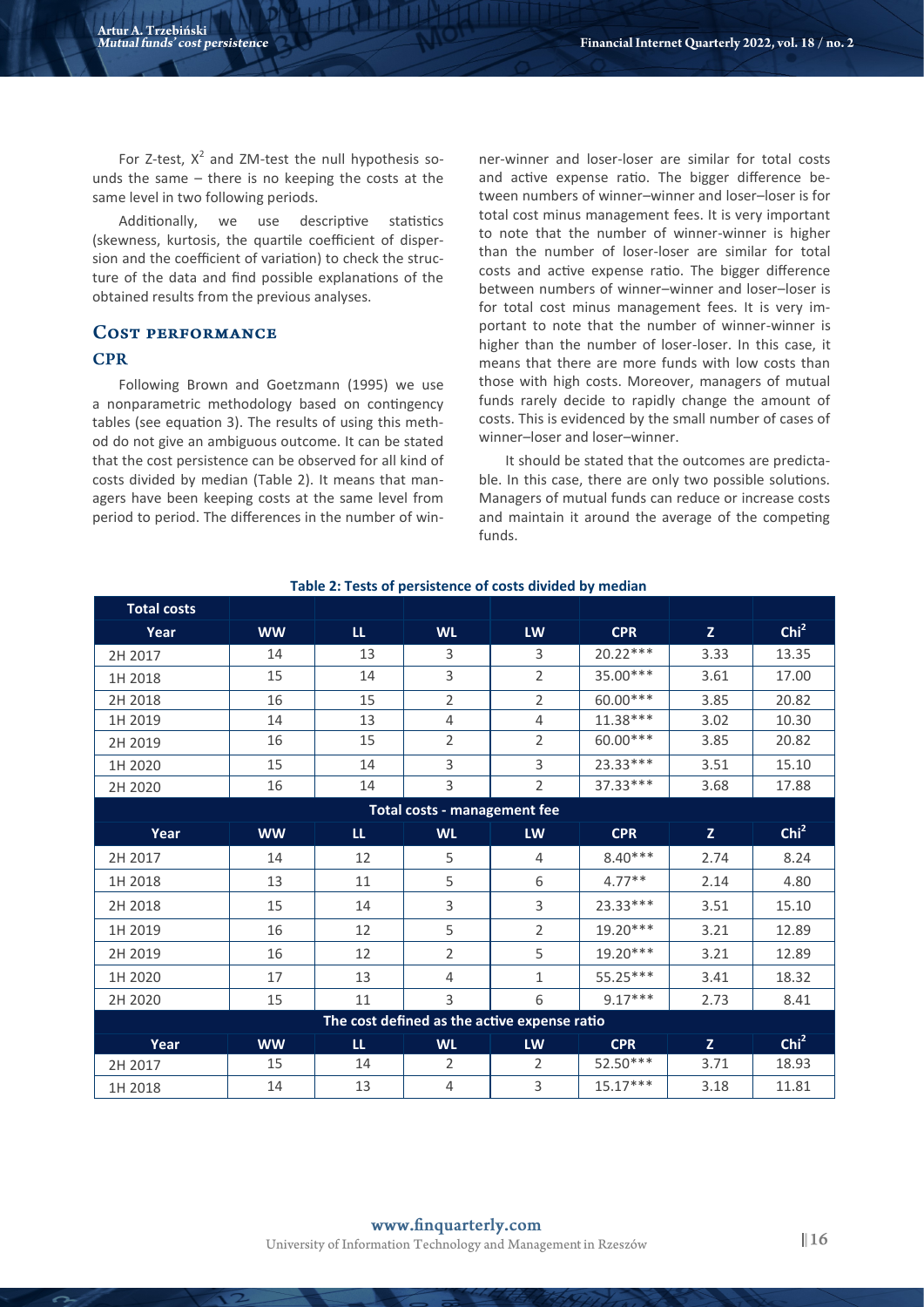| 1H 2018 | 14 | 13 |  | $15.17***$ | 3.18 | 11.81 |
|---------|----|----|--|------------|------|-------|
| 2H 2018 | 16 | 15 |  | $60.00***$ | 3.85 | 20.82 |
| 1H 2019 | 16 | 15 |  | $60.00***$ | 3.85 | 20.82 |
| 2H 2019 | 16 | 15 |  | $60.00***$ | 3.85 | 20.82 |
| 1H 2020 | 15 | 14 |  | $23.33***$ | 3.51 | 15.10 |
| 2H 2020 | 16 | 15 |  | $60.00***$ | 3.85 | 20.82 |

|  |  | *, ** and *** indicate significance at the 10%, 5% and 1% level, respectively. |  |  |  |                          |  |
|--|--|--------------------------------------------------------------------------------|--|--|--|--------------------------|--|
|  |  |                                                                                |  |  |  | Source: Own calculation. |  |

In the second test the set of data divided by quartiles is used (Table 3). In this case, most outcomes could not be calculated because there are empty groups of winner–loser and loser–winner. It can be explained by how managers change the amount of the

costs from the highest or the lowest into the middle level.

Considering the obtained results, only with three outcomes calculated is it not possible to assess whether cost persistence can be observed.

| Table 3: Tests of persistence of costs divided by quartiles |  |
|-------------------------------------------------------------|--|
|-------------------------------------------------------------|--|

| <b>Total costs</b> |                |                |                                              |                  |            |              |                  |  |  |
|--------------------|----------------|----------------|----------------------------------------------|------------------|------------|--------------|------------------|--|--|
| Year               | <b>WW</b>      | L.             | <b>WL</b>                                    | LW               | <b>CPR</b> | $\mathbf{Z}$ | Chi <sup>2</sup> |  |  |
| 2H 2017            | 6              | 4              | $\overline{2}$                               | $\mathbf{1}$     | 12.00*     | 1.79         | 3.75             |  |  |
| 1H 2018            | 6              | 5              | $\mathbf{1}$                                 | $\overline{2}$   | 15.00**    | 1.98         | 4.67             |  |  |
| 2H 2018            | 6              | 6              | $\overline{2}$                               | $\mathbf 0$      | N/a        | N/a          | 7.88             |  |  |
| 1H 2019            | 5              | $\overline{7}$ | $\mathbf{1}$                                 | $\overline{2}$   | 17.50**    | 2.11         | 5.40             |  |  |
| 2H 2019            | 6              | $\overline{7}$ | $\mathbf{1}$                                 | $\mathbf 0$      | N/a        | N/a          | 10.50            |  |  |
| 1H 2020            | $\overline{7}$ | 6              | $\mathsf 0$                                  | $\mathbf{1}$     | N/a        | N/a          | 10.50            |  |  |
| 2H 2020            | 8              | $\overline{7}$ | 0                                            | $\mathbf 0$      | N/a        | N/a          | 15.00            |  |  |
|                    |                |                | <b>Total costs - management fee</b>          |                  |            |              |                  |  |  |
| Year               | <b>WW</b>      | LL.            | <b>WL</b>                                    | LW               | <b>CPR</b> | $\mathbf{Z}$ | Chi <sup>2</sup> |  |  |
| 2H 2017            | 8              | $\mathsf g$    | $\mathbf 0$                                  | $\overline{0}$   | N/a        | N/a          | 17.00            |  |  |
| 1H 2018            | $\overline{4}$ | 5              | 3                                            | $\mathsf 0$      | N/a        | N/a          | 4.29             |  |  |
| 2H 2018            | 7              | 8              | $\mathbf{1}$                                 | $\mathbf 0$      | N/a        | N/a          | 12.44            |  |  |
| 1H 2019            | 6              | 5              | 0                                            | $\mathbf{1}$     | N/a        | N/a          | 8.57             |  |  |
| 2H 2019            | 8              | 6              | 0                                            | $\mathbf 0$      | N/a        | N/a          | 14.00            |  |  |
| 1H 2020            | 8              | 7              | $\mathsf{O}\xspace$                          | $\mathbf 0$      | N/a        | N/a          | 15.00            |  |  |
| 2H 2020            | $\overline{7}$ | $\overline{7}$ | $\mathsf{O}\xspace$                          | $\boldsymbol{0}$ | N/a        | N/a          | 14.00            |  |  |
|                    |                |                | The cost defined as the active expense ratio |                  |            |              |                  |  |  |
| Year               | <b>WW</b>      | L              | <b>WL</b>                                    | LW               | <b>CPR</b> | $\mathbf{Z}$ | Chi <sup>2</sup> |  |  |
| 2H 2017            | 7              | 5              | $\mathbf 0$                                  | $\Omega$         | N/a        | N/a          | 12.00            |  |  |
| 1H 2018            | 6              | 5              | 0                                            | $\mathbf 0$      | N/a        | N/a          | 11.00            |  |  |
| 2H 2018            | $\overline{7}$ | $\overline{7}$ | $\mathbf 0$                                  | $\mathbf 0$      | N/a        | N/a          | 14.00            |  |  |
| 1H 2019            | $\overline{7}$ | 7              | $\mathsf{O}\xspace$                          | $\mathbf 0$      | N/a        | N/a          | 14.00            |  |  |
| 2H 2019            | 5              | 6              | $\mathbf 1$                                  | $\mathbf 0$      | N/a        | N/a          | 8.57             |  |  |
| 1H 2020            | 5              | 6              | $\mathsf{O}\xspace$                          | $\mathbf{1}$     | N/a        | N/a          | 8.57             |  |  |
| 2H 2020            | $\overline{7}$ | 7              | $\mathbf 0$                                  | $\overline{0}$   | N/a        | N/a          | 14.00            |  |  |

*\*, \*\* and \*\*\* indicate significance at the 10%, 5% and 1% level, respectively. Source: Own calculation.*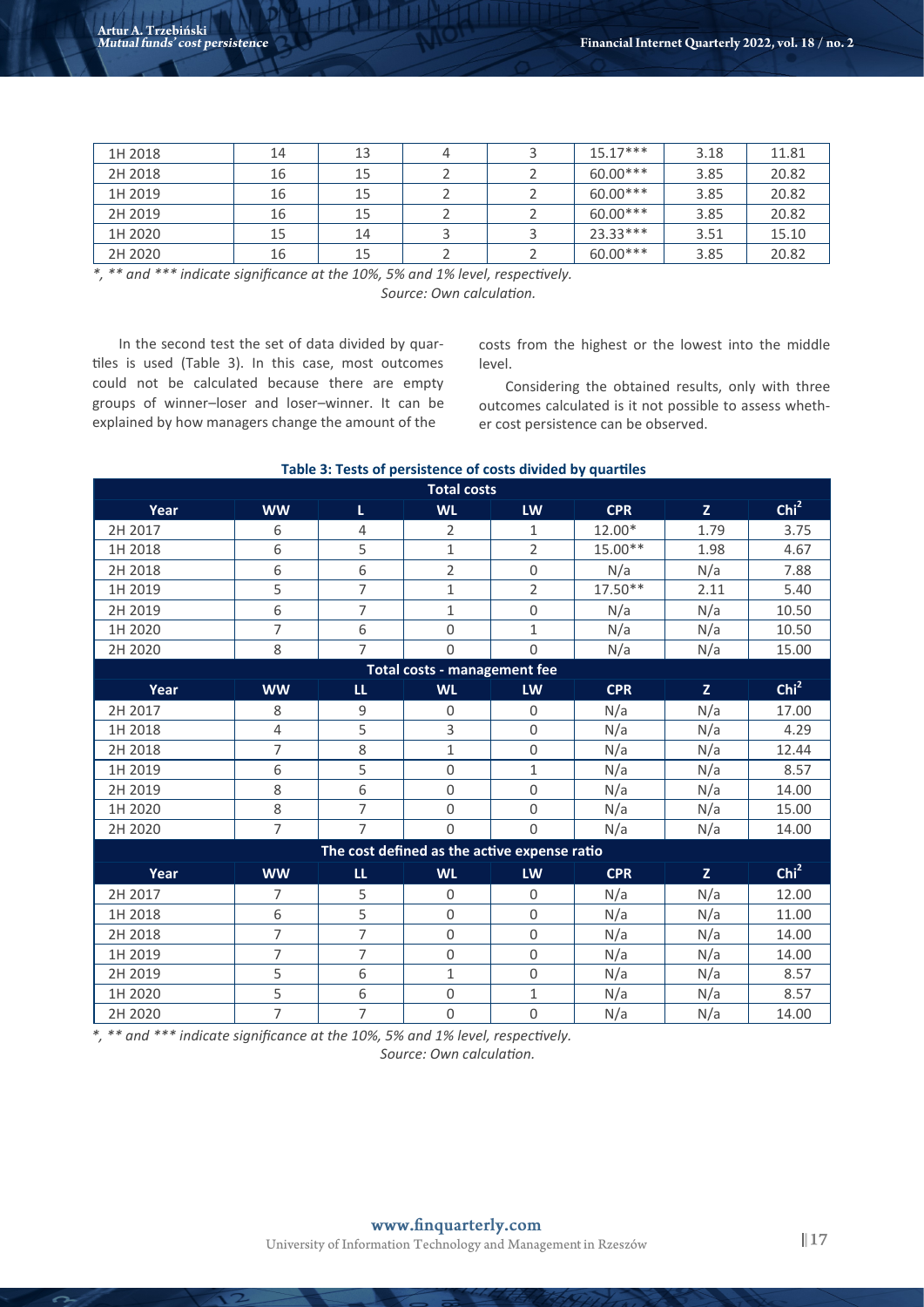#### **MALKIEL Z-TEST**

Using the extended Malkiel's Z-test (1995 see equation 3) for repeat winners and losers provides additional information (Table 4 and Table 5). Most outcomes are statistically significant. It means that managers of mutual funds keep the costs at the same level for a long time. The observations consider winners and losers, and don't depend on the method of division.

| Table 4: Results of ZM-tests for the costs divided by median |                    |                                    |                                        |                    |                                    |                                          |  |  |
|--------------------------------------------------------------|--------------------|------------------------------------|----------------------------------------|--------------------|------------------------------------|------------------------------------------|--|--|
|                                                              | <b>Total costs</b> | Total costs -<br>management<br>fee | The cost / the active<br>expense ratio | <b>Total costs</b> | Total costs -<br>management<br>fee | The cost / the ac-<br>tive expense ratio |  |  |
|                                                              | <b>Winners</b>     |                                    |                                        |                    | <b>Losers</b>                      |                                          |  |  |
| 2H 2017                                                      | $2.67***$          | $2.06**$                           | $3.15***$                              | $2.50**$           | $2.00**$                           | $3.00***$                                |  |  |
| 1H 2018                                                      | $2.83***$          | $1.89*$                            | $2.36**$                               | $3.00***$          | 1.21                               | $2.50**$                                 |  |  |
| 2H 2018                                                      | $3.30***$          | $2.83***$                          | $3.30***$                              | $3.15***$          | $2.67***$                          | $3.15***$                                |  |  |
| 1H 2019                                                      | $2.36**$           | $2.40**$                           | $3.30***$                              | $2.18**$           | $2.67***$                          | $3.15***$                                |  |  |
| 2H 2019                                                      | $3.30***$          | $3.30***$                          | $3.30***$                              | $3.15***$          | $1.70*$                            | $3.15***$                                |  |  |
| 1H 2020                                                      | $2.83***$          | $2.84***$                          | $2.83***$                              | $2.67***$          | $3.21***$                          | $2.67***$                                |  |  |
| 2H 2020                                                      | $2.98***$          | $2.83***$                          | $3.30***$                              | $3.00***$          | 1.21                               | $3.15***$                                |  |  |

*\*, \*\* and \*\*\* indicate significance at the 10%, 5% and 1% level, respectively.*

*Source: Own calculation.*

|         | <b>Total costs</b> | Total costs -<br>management<br>fee | The cost / the active<br>expense ratio | <b>Total costs</b> | Total costs -<br>management<br>fee | The cost / the active<br>expense ratio |  |
|---------|--------------------|------------------------------------|----------------------------------------|--------------------|------------------------------------|----------------------------------------|--|
|         |                    | <b>Winners</b>                     |                                        | <b>Losers</b>      |                                    |                                        |  |
| 2H 2017 | $3.27***$          | $4.90**$                           | $4.58***$                              | $2.84**$           | $5.20**$                           | $3.87***$                              |  |
| 1H 2018 | $371***$           | $1.96**$                           | $4.24***$                              | $2.84***$          | $3.87***$                          | $3.87***$                              |  |
| 2H 2018 | $3.27***$          | $4.08***$                          | $4.58***$                              | $4.24***$          | $4.90***$                          | $4.58***$                              |  |
| 1H 2019 | $3.30**$           | $4.24**$                           | $4.58***$                              | $3.66**$           | $3.30***$                          | $4.58***$                              |  |
| 2H 2019 | $371***$           | $4.90***$                          | $3.30***$                              | $4.58***$          | $4.24***$                          | $4.24***$                              |  |
| 1H 2020 | $4.58***$          | $4.90***$                          | $3.87***$                              | $3.71***$          | $4.58***$                          | $3.71***$                              |  |
| 2H 2020 | $4.90***$          | $4.58***$                          | $4.58***$                              | $4.58***$          | $4.58***$                          | $4.58***$                              |  |

#### **Table 5: Results of ZM-tests for the costs divided by quartiles**

 $**$  and  $***$  indicate significance at the 10%, 5% and 1% level, respectively.

*Source: Own calculation.*

## **DESCRIPTIVE STATISTICS**

The lack of unambiguous outcome for cost persistence of the cost divided by quartiles and cost persistence for winners and losers can be explained by the shape of the distribution of the data.

For total costs skewness is found positive except for three subperiods. It this case it means that more funds have costs below the average. Kurtosis is also positively skewed except for three subperiods. This means that most of the observations are centred around the average.

Additionally, quartile coefficients of dispersion and coefficient of variation are also weak. All in all, a high level of concentration around the mean can have an impact on few winner-loser and loser-winner.

For total costs minus management fees skewness and kurtosis are very similar. Both are positive. Considering two measures of variability, it can be stated that in this case it is much bigger than for total costs.

Last but not least, for active expense ratio, the obtained results are different than for total costs and total costs minus management fees. Skewness is found positive, but kurtosis is found negatively skewed. The quartile coefficient of dispersion and the coefficient of variation are strong.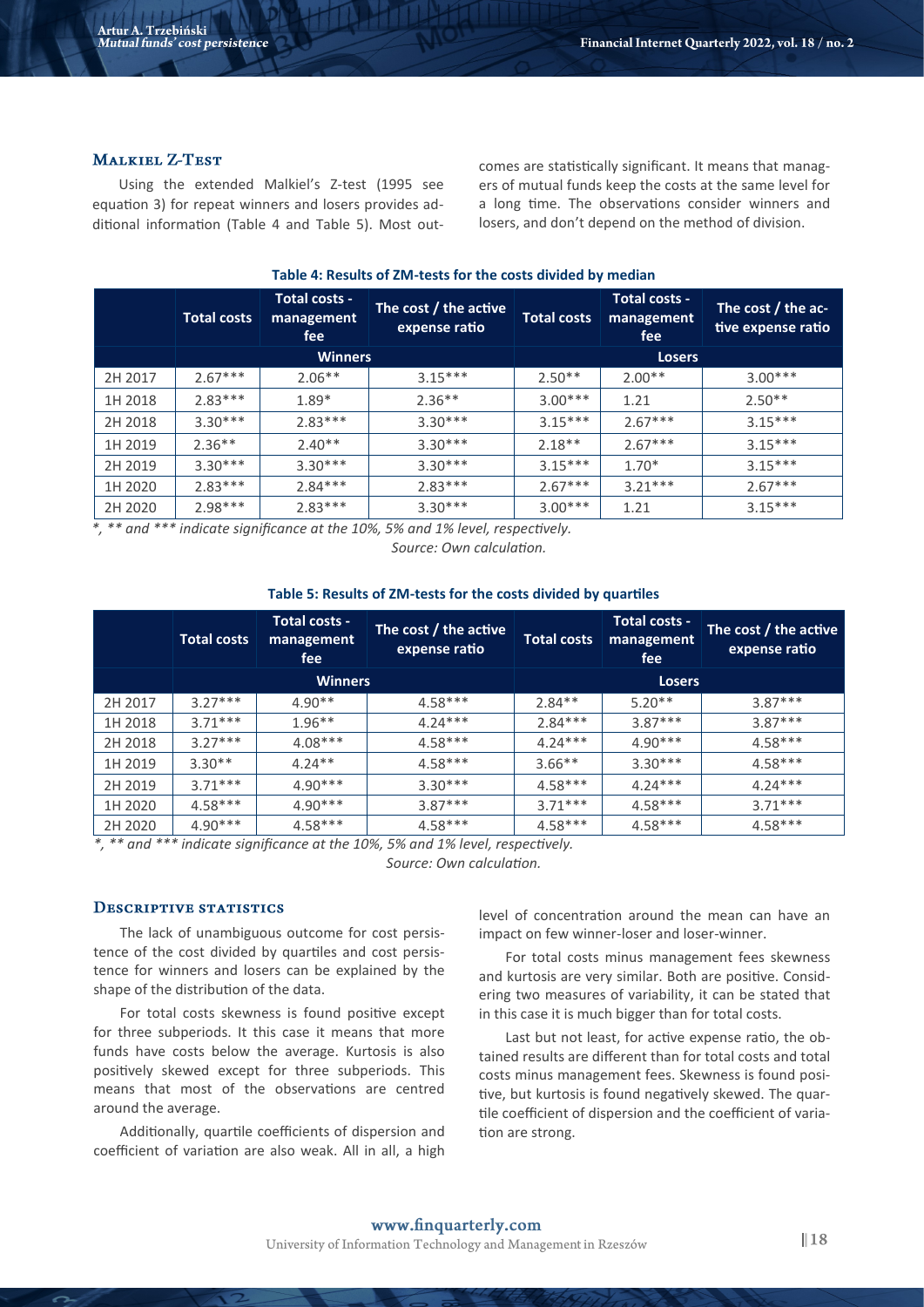| <b>Total costs</b>                   |                 |                 |                                           |                                     |  |  |  |  |
|--------------------------------------|-----------------|-----------------|-------------------------------------------|-------------------------------------|--|--|--|--|
| Year                                 | <b>Skewness</b> | <b>Kurtosis</b> | Quartile coefficient of dispersion (%)    | <b>Coefficient of variation (%)</b> |  |  |  |  |
| 1H 2017                              | $-0.085$        | $-2.007$        | 16                                        | 36                                  |  |  |  |  |
| 2H 2017                              | $-0.864$        | $-1.616$        | 13                                        | 35                                  |  |  |  |  |
| 1H 2018                              | 2.725           | 10.575          | 16                                        | 56                                  |  |  |  |  |
| 2H 2018                              | $-0.035$        | $-0.053$        | 14                                        | 36                                  |  |  |  |  |
| 1H 2019                              | 1.337           | 2.570           | 13                                        | 48                                  |  |  |  |  |
| 2H 2019                              | 1.302           | 4.125           | 12                                        | 43                                  |  |  |  |  |
| 1H 2020                              | 1.826           | 3.312           | 14                                        | 54                                  |  |  |  |  |
| 2H 2020                              | 2.824           | 9.329           | 17                                        | 62                                  |  |  |  |  |
| <b>Total costs - management fees</b> |                 |                 |                                           |                                     |  |  |  |  |
| Year                                 | <b>Skewness</b> | <b>Kurtosis</b> | Quartile coefficient of dispersion (%)    | <b>Coefficient of variation (%)</b> |  |  |  |  |
| 1H 2017                              | 2.952           | 7.712           | 74                                        | 234                                 |  |  |  |  |
| 2H 2017                              | 2.708           | 4.890           | 68                                        | 279                                 |  |  |  |  |
| 1H 2018                              | 2.806           | 5.593           | 58                                        | 216                                 |  |  |  |  |
| 2H 2018                              | 2.373           | 2.205           | 60                                        | 232                                 |  |  |  |  |
| 1H 2019                              | 2.443           | 2.599           | 62                                        | 261                                 |  |  |  |  |
| 2H 2019                              | 2.579           | 3.624           | 82                                        | 247                                 |  |  |  |  |
| 1H 2020                              | 3.911           | 14.845          | 70                                        | 363                                 |  |  |  |  |
| 2H 2020                              | 4.072           | 16.186          | 80                                        | 358                                 |  |  |  |  |
|                                      |                 |                 | Active expense ratio                      |                                     |  |  |  |  |
| Year                                 | <b>Skewness</b> | <b>Kurtosis</b> | <b>Quartile coefficient of dispersion</b> | <b>Coefficient of variation (%)</b> |  |  |  |  |
| 1H 2017                              | 0.636           | $-3.259$        | 64                                        | 81                                  |  |  |  |  |
| 2H 2017                              | 1.013           | $-1.108$        | 55                                        | 78                                  |  |  |  |  |
| 1H 2018                              | 0.647           | $-3.010$        | 63                                        | 80                                  |  |  |  |  |
| 2H 2018                              | 0.462           | $-3.653$        | 59                                        | 76                                  |  |  |  |  |
| 1H 2019                              | 0.661           | $-3.059$        | 57                                        | 77                                  |  |  |  |  |
| 2H 2019                              | 0.514           | $-2.908$        | 50                                        | 63                                  |  |  |  |  |
| 1H 2020                              | 0.453           | $-3.744$        | 57                                        | 68                                  |  |  |  |  |
| 2H 2020                              | 0.630           | $-3.366$        | 47                                        | 72                                  |  |  |  |  |

#### **Table 6: Descriptive statistics for total costs, total costs – management fees and active expense ratio**

*Source: Own calculation.*

# **CONCLUSIONS**

The main goal of the study is to examine whether investment fund managers maintained costs similarly from period to period or they changed their level. The results obtained for mutual funds divided by the median revealed cost persistence. On the other hand, the result for mutual funds split into four groups (by quartiles) do not support cost persistence. There were not enough winner-loser and loser-winner to calculate CPR. That is why another test was used in this study  $-$ Malkiel's Z-test which indirectly confirmed that cost persistence existed. According to this test, the number of winners and losers is steady from period to period.

The second objective of the study was to determine which kind of costs should be used to assess cost persistence. According to the outcome it can be stated that it is not possible to indicate which kind of cost is the best. Similar results were obtained for variously defined costs. From the investor's perspective can be pointed out that the total costs should be used in assessing cost persistence because it covers all costs and fees.

Another conclusion drawn is that managers of mutual funds keep total costs at the same level and so they are not likely to change over longer periods. Knowing that the costs are steady, investors can pay attention to the performance of the mutual funds.